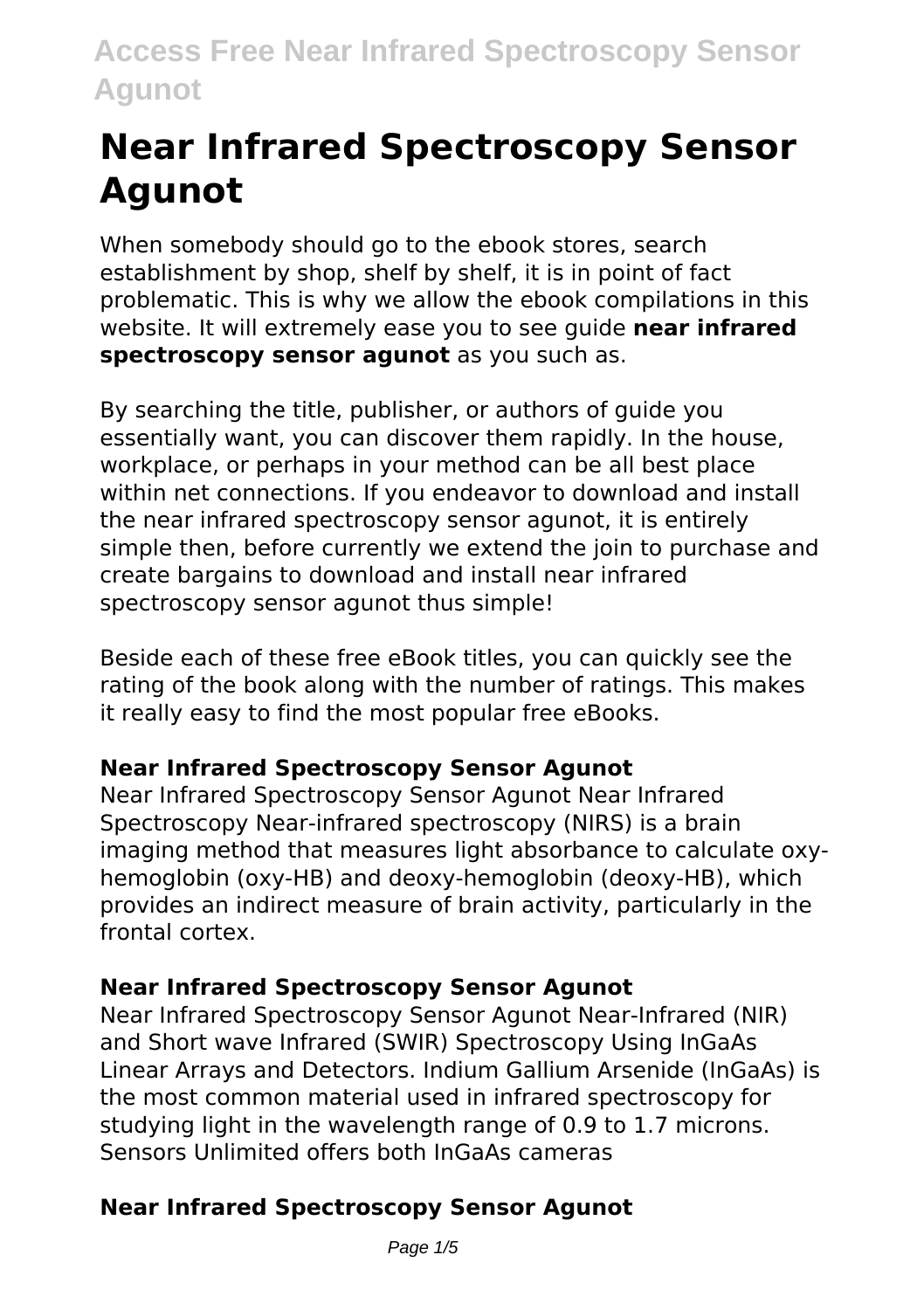Near-infrared spectroscopy (NIRS) is a spectroscopic method that uses the near-infrared region of the electromagnetic spectrum (from 780 nm to 2500 nm). Typical applications include medical and physiological diagnostics and research including blood sugar, pulse oximetry, functional neuroimaging, sports medicine, elite sports training, ergonomics, rehabilitation, neonatal research, brain ...

#### **Near-infrared spectroscopy - Wikipedia**

Near Infrared spectroscopy ... to plant and animal hosts through the invention of new gas-sensing instrument types and diseasedetection methods with sensor arrays developed and adapted for ...

#### **(PDF) Near Infrared spectroscopy (NIRS): perspective of ...**

Near-Infrared (NIR) and Short wave Infrared (SWIR) Spectroscopy Using InGaAs Linear Arrays and Detectors Indium Gallium Arsenide (InGaAs) is the most common material used in infrared spectroscopy for studying light in the wavelength range of 0.9 to 1.7 microns.

#### **SWIR & NIR Spectroscopy Using InGaAs | Sensors Unlimited**

Near Infrared Spectroscopy Sensor Agunot Right here, we have countless ebook near infrared spectroscopy sensor agunot and collections to check out. We additionally meet the expense of variant types and as a consequence type of the books to browse.

#### **Near Infrared Spectroscopy Sensor Agunot**

Home » Applications » Near Infrared Sensor For more than 40 years, MoistTech has been producing quality sensors for measuring moisture. We have recently developed a line of near infrared (NIR) sensors that are the most accurate and reliable available.

#### **Near Infrared Sensor |Moisttech**

Near-Infrared Spectroscopy 25,26. Cerebral near-infrared spectroscopy (NIRS) is an optical, noninvasive method for indirect estimation of brain oxygenation and perfusion. NIRS for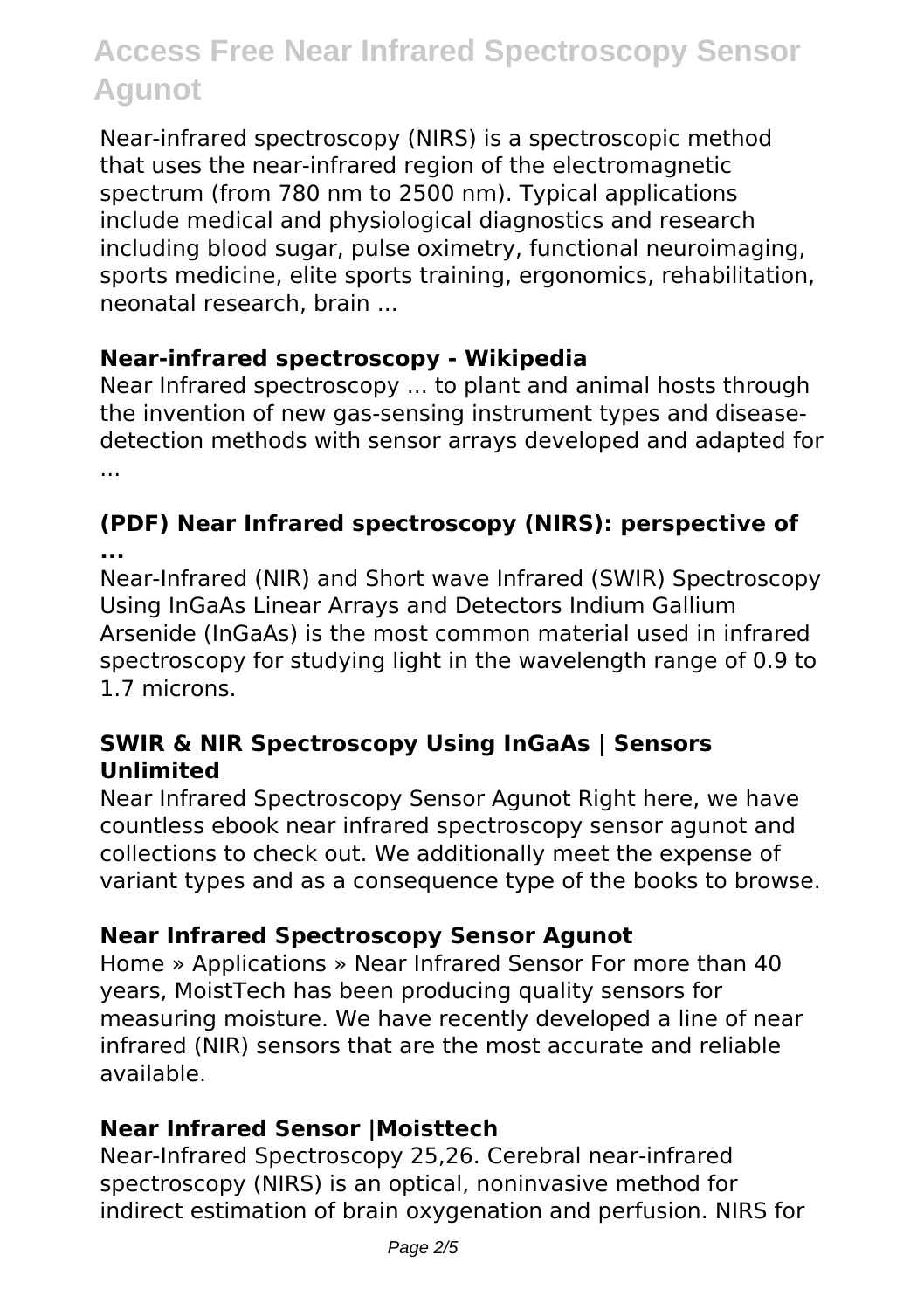cerebral monitoring was first described by Ferrari et al., in 1985, and the first commercial available devices were introduced about 10 years later.

#### **Near Infrared Spectroscopy - an overview | ScienceDirect ...**

One of the greatest advantages of using near-infrared spectroscopy for soil analysis is the simple (or better yet, almost non-existent), hazard-free sample preparation. What is more, the time it takes for a measurement to be taken is just a few seconds, and this measurement can be done both in the lab and in the field.

#### **Near-infrared spectroscopy for soil analysis - AgroCares**

The ultimate tool for near-infrared spectroscopy The NIRvascan™ is the world's first portable, battery-operated smart spectrometer. It covers many field applications and its configuration is optimized for diffuse reflectance, transmission and fiber input detection for spectral range between 900 nm and 1,700 nm.

#### **NIRvascan | Handheld Near‑Infrared Spectrometer**

Near infrared spectroscopy is a fast and non-destructive (vibrational spectroscopy based) technique for studying many multi-constituent chemical systems, namely for gasoline. It covers the wavelength range adjacent to the mid-infrared and extends up to the visible region (4000 to 12500 cm  $-1$ ).

#### **near Infrared Spectroscopy - an overview | ScienceDirect ...**

Fundamentals of Near‐Infrared Spectroscopy Measurement principles. NIR spectroscopy is a spectroscopic method using the NIR region of the electromagnetic spectrum (from about 800 nm to 2500 nm). NIR spectroscopy focuses on vibrational energy changes of matter caused by rhythmic variations in the dipole moment of molecules. 2

#### **Application of near‐infrared spectroscopy for monitoring ...**

@ IJRTER -2016, All R ights Reserved 491 Non -Invasive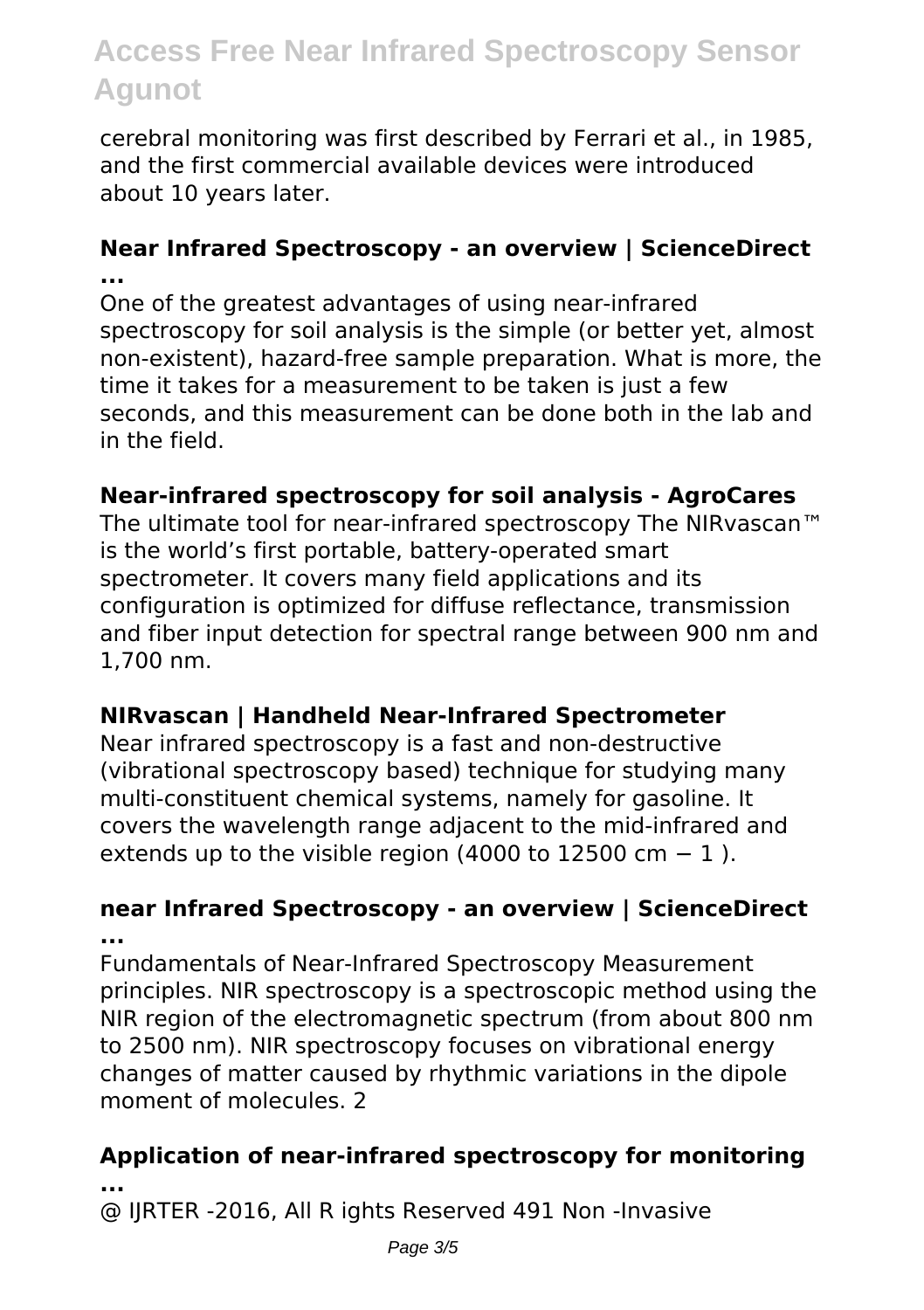Monitoring of Glucose Level in Blood using Near - Infrared Spectroscopy Chandrakant D. Bobade 1, Dr. Mahadev S. Patil 2 1PG Student, Department of Electronics and Telecommunication , R. I. T, Islampur 2Professor, Depa rtment of Electronics and Telecommunication , R. I. T, Islampur ...

#### **Non-Invasive Monitoring of Glucose Level in Blood using ...**

Natural infrared. Sunlight, at an effective temperature of 5780 kelvins (5510 °C, 9940 °F), is composed of near-thermalspectrum radiation that is slightly more than half infrared. At zenith, sunlight provides an irradiance of just over 1 kilowatt per square meter at sea level. Of this energy, 527 watts is infrared radiation, 445 watts is visible light, and 32 watts is ultraviolet radiation.

#### **Infrared - Wikipedia**

NeoSpectra spectral sensing solutions are low cost spectral sensors, scanners, and customized solutions that can be used in a wide variety of material sensing applications. The solutions offer performance comparable to laboratory based spectrometers, but at dramatically smaller sizes and lower costs.

#### **NeoSpectra Miniature Spectrometer & Handheld Scanner**

NEAR-INFRARED SPECTROSCOPY IN FOOD ANALYSIS 3 2.1 Monochromators Grating monochromators are used to measure the full visible and NIR spectrum and may be used in transmittance or reflectance mode. They are therefore the most versatile instruments. Monochromators are generally used for research or when a wide range of different applications is ...

#### **NEAR-INFRARED SPECTROSCOPY IN FOOD ANALYSIS 1 Near ...**

About this journal. JNIRS — Journal of Near Infrared Spectroscopy is a peer reviewed journal, publishing original research papers, technical notes, review articles and letters concerned with near infrared spectroscopy and technology, its application, new instrumentation and the use of chemometric and data handling techniques within NIR. JNIRS will accept contributions from all areas of ...